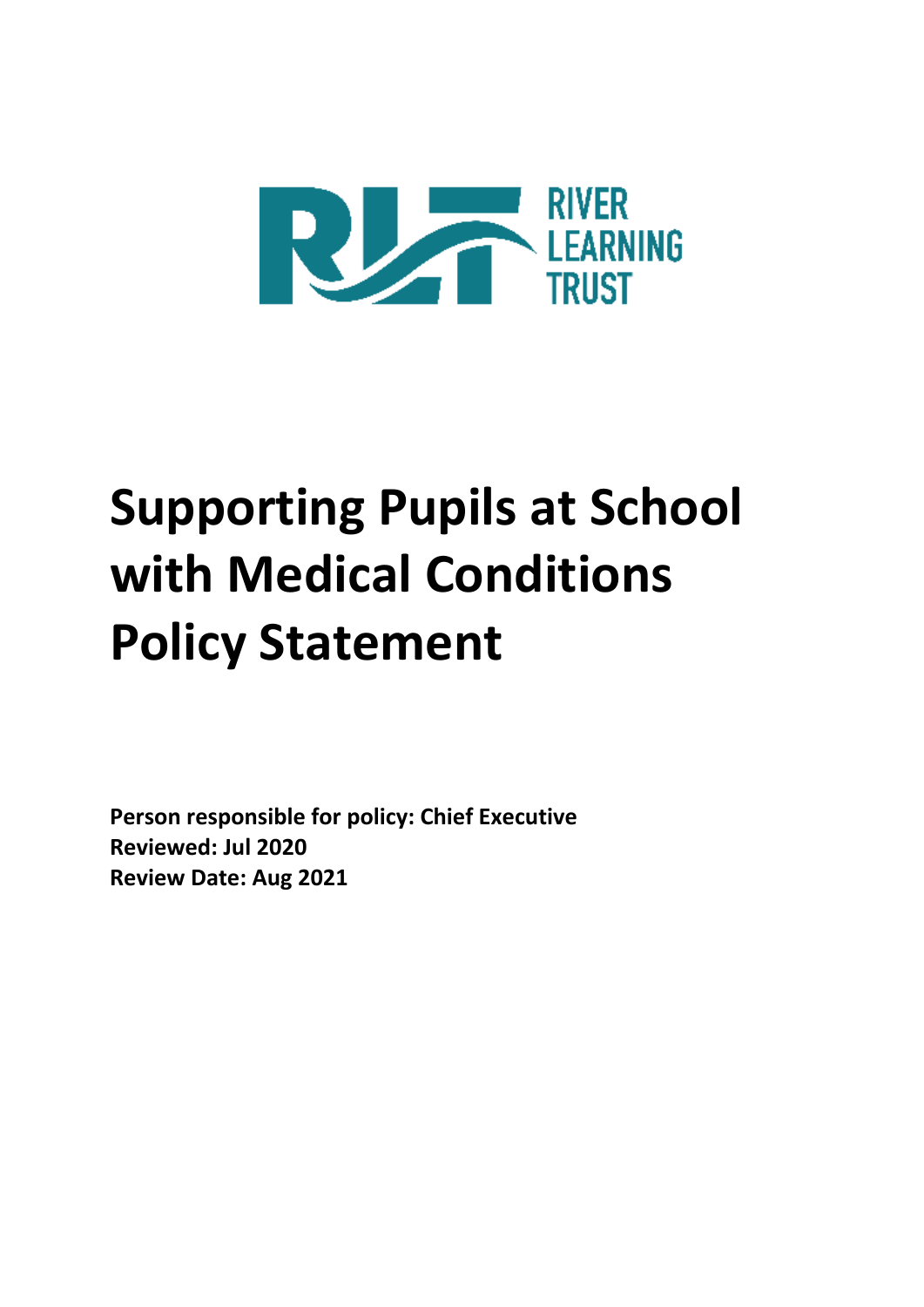

## **RIVER LEARNING TRUST HEALTH & SAFETY** Document Type: | Policy Document Title: Supporting Children with Medical Conditions Policy Document Date | Aug 2019

## **Introduction**

This Policy should be read in conjunction with the separate guidance note 'Supporting Children with Medical Conditions and Medicines GUIDANCE'

Section 100 of the Children and Families Act 2014 places a duty on governing bodies academies to make arrangements for supporting pupils at their school with medical conditions. In meeting the duty, the governing body or management committee must have regard to the DfE guidance documen[t](https://www.gov.uk/government/publications/supporting-pupils-at-school-with-medical-conditions--3) ['Supporting](https://www.gov.uk/government/publications/supporting-pupils-at-school-with-medical-conditions--3) Pupils at School with Medical Conditions' which came into force on 1 September 2014, and was last reviewed in December 2015.

#### **Key points**

- Pupils at school with medical conditions should be properly supported so that they have full access to education, including school trips and physical education.
- Governing bodies must ensure that arrangements are in place in schools to support pupils at school with medical conditions.
- Governing bodies should ensure that school leaders consult health and social care professionals, pupils and parents to ensure that the needs of children with medical conditions are properly understood and effectively supported.

## **The role of governing bodies, Headteachers and the River Learning Trust**

In meeting the duty to make arrangements to support pupils with medical conditions, functions can be conferred on a governor, a Headteacher, a committee or other member of staff as appropriate. Help and co-operation can also be enlisted from other appropriate persons. We expect that an approach to meeting the duty will be taken in light of the statutory guidance. This will inform the school and others about what needs to be done in terms of implementation. However, the governing body, proprietor or management committee remains legally responsible and accountable for fulfilling its statutory duty.

The governing body must ensure that arrangements are in place to support pupils with medical conditions. In doing so it should ensure that such children can access and enjoy the same opportunities at school as any other child.

In making their arrangements, governing bodies should take into account that many of the medical conditions that require support at school will affect the quality of life and may be life-threatening. Some will be more obvious than others. Governing bodies should therefore ensure that the focus is on the needs of each individual child and how their medical condition impacts on their school life.

The governing body should ensure that its arrangements give parents and pupils confidence in the school's ability to provide effective support for medical conditions in school. The arrangements should show an understanding of how medical conditions impact on a child's ability to learn, as well as increase confidence and promote self-care. They should ensure that staff are properly trained to provide the support that pupils need.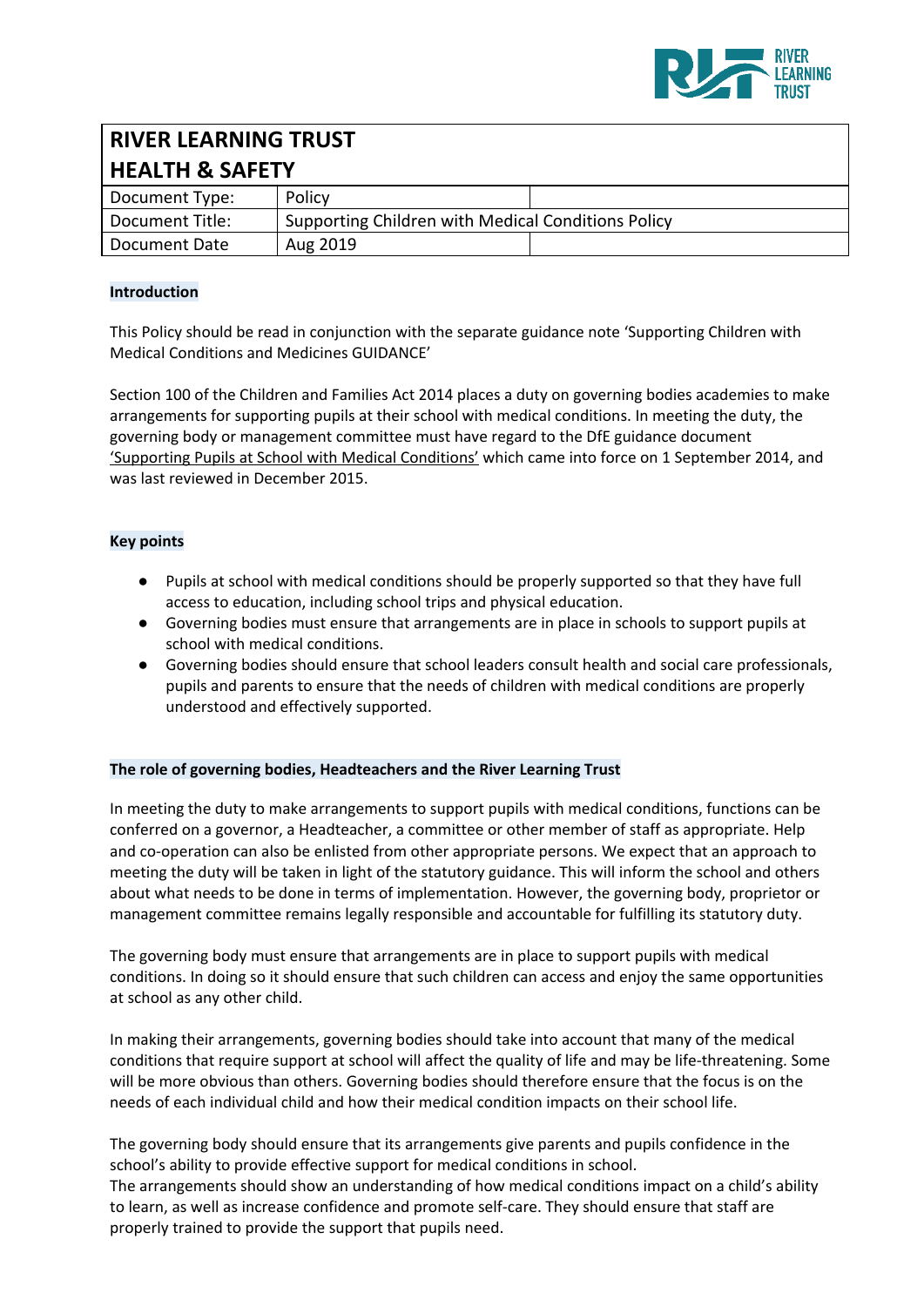Governing bodies must ensure that the arrangements they put in place are sufficient to meet their statutory responsibilities and should ensure that policies, plans, procedures and systems are properly and effectively implemented.

Each school within the River Learning Trust should ensure that:

- There is someone who is responsible for ensuring that sufficient staff are suitably trained
- There is a commitment that all relevant staff will be made aware of the child's condition
- Cover arrangements are in place in case of staff absence or staff turnover to ensure someone is always available
- Briefing is in place for supply teachers
- Risk assessments are in place for school visits, holidays and other school activities outside the normal timetable
- Individual Healthcare Plans are monitored, and at least reviewed monthly

## **Definition**

Pupils' medical needs may be broadly summarised as being of two types:

(a) **Short-term**, affecting their participation in school activities which they are on a course of medication (b) **Long-term**, potentially limiting their access to education and requiring extra care and support

## **Procedure to be followed when notification is received that a pupil has a medical condition**

Each school should follow a procedure whenever it is notified that a pupil has a medical condition. Procedures should also be in place to cover any transitional arrangements between schools, the process to be followed upon reintegration or when pupils' needs change, and arrangements for any staff training or support. For children starting at a new school, arrangements should be in place in time for the start of the relevant school term. In other cases, such as a new diagnosis or children moving to a new school mid-term, every effort should be made to ensure that arrangements are put in place within two weeks.

Schools do not have to wait for a formal diagnosis before providing support to pupils. In cases where a pupil's medical condition is unclear, or where there is a difference of opinion, judgements will be needed about what support to provide based on the available evidence. This would normally involve some form of medical evidence and consultation with parents. Where evidence conflicts, some degree of challenge may be necessary to ensure that the right support can be put in place.

## **Individual Healthcare plans (IHPs)**

Individual healthcare plans can help to ensure that schools effectively support pupils with medical conditions. They provide clarity about what needs to be done, when and by whom.

They will often be essential, such as in cases where conditions fluctuate or where there is a high risk that emergency intervention will be needed, and are likely to be helpful in the majority of other cases, especially where medical conditions are long-term and complex. However, not all children will require one.

The school, healthcare professional and parent should agree, based on evidence, when a healthcare plan would be inappropriate or disproportionate. If consensus cannot be reached, the Headteacher is best placed to take a final view. River Learning Trust Schools should use the model flow chart process for developing individual healthcare plans found on p28 of ['Supporting](https://www.gov.uk/government/uploads/system/uploads/attachment_data/file/484418/supporting-pupils-at-school-with-medical-conditions.pdf) Pupils at School with Medical [Conditions'.](https://www.gov.uk/government/uploads/system/uploads/attachment_data/file/484418/supporting-pupils-at-school-with-medical-conditions.pdf) and in the Guidance notes provided by the Trust

Individual healthcare plans (and their review) may be initiated, in consultation with the parent, by a member of school staff or a healthcare professional involved in providing care to the child. Plans should be drawn up in partnership between the school, parents, and a relevant healthcare professional, e.g. school nurse, specialist or children's community nurse or paediatrician, who can best advice on the particular needs of the child. Pupils should also be involved whenever appropriate.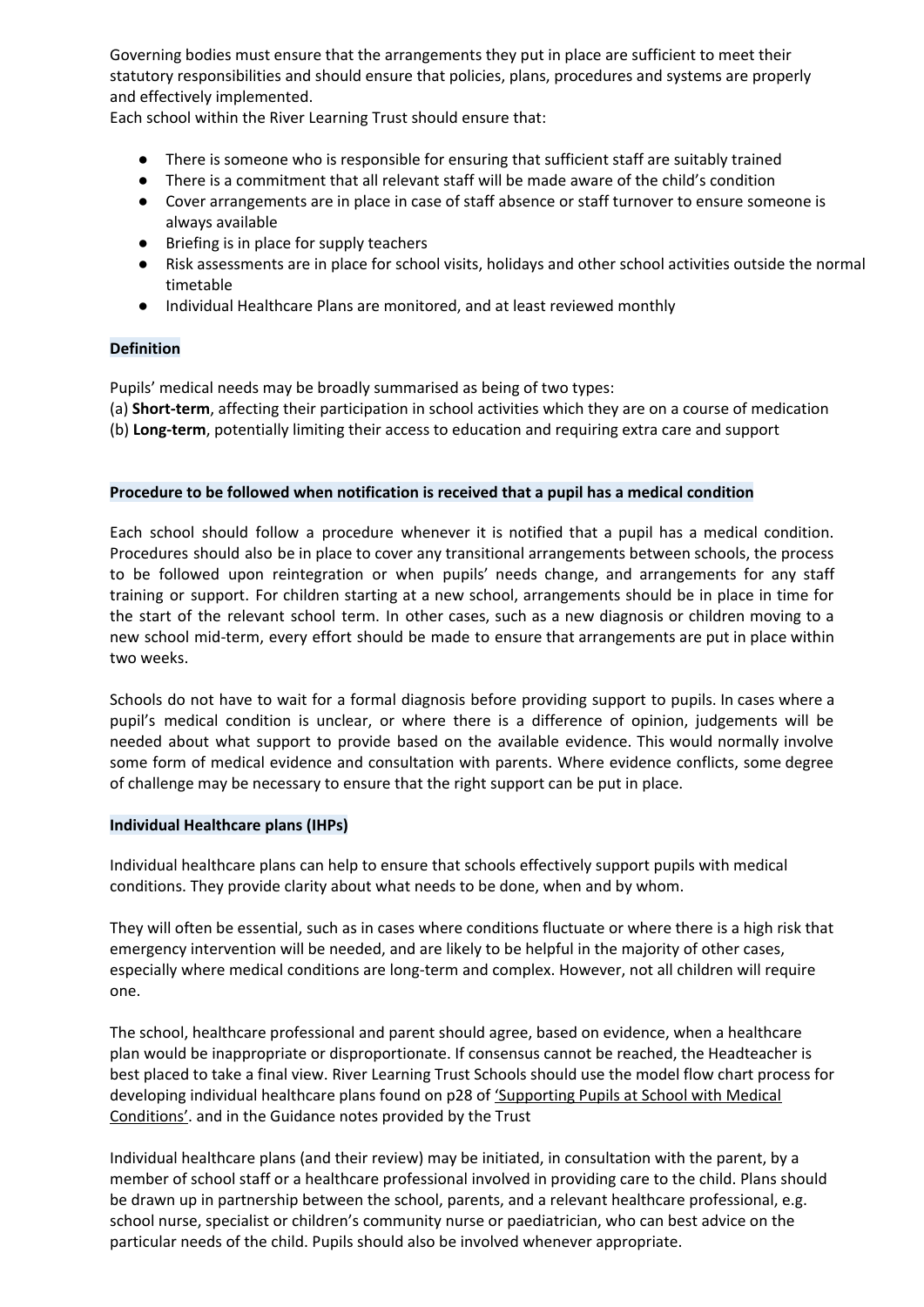#### **Roles and Responsibilities**

#### **Local Governing Bodies**

Governing bodies should ensure that

- pupils with medical conditions are supported to enable the fullest participation possible in all aspects of school life.
- any members of school staff who provide support to pupils with medical conditions are able to access information and other teaching support materials as needed
- ensure that school leaders consult health and social care professionals, pupils and parents to ensure that the needs of children with medical conditions are properly understood and effectively supported.
- take into account that many of the medical conditions that require support at school will affect quality of life and may be life-threatening. Some will be more obvious than others.
- ensure that the focus is on the needs of each individual child and how their medical condition impacts on their school life.
- ensure that its arrangements give parents and pupils confidence in the school's ability to provide effective support for medical conditions in school.

## **Headteachers**

The Headteacher ensures that the policy is effectively implemented with partners. This includes ensuring that all staff are aware of the policy for supporting pupils with medical conditions and understand their role in its implementation.

Headteachers should ensure that all staff who need to know are aware of the child's condition. They should also ensure that sufficient trained numbers of staff are available to implement the policy and deliver against all individual healthcare plans, including in contingency and emergency situations. This may involve recruiting a member of staff for this purpose.

Headteachers have overall responsibility for the development of individual healthcare plans. They should also make sure that school staff are appropriately insured and are aware that they are insured to support pupils in this way. They should contact the school nursing service in the case of any child who has a medical condition that may require support at school, but who has not yet been brought to the attention of the school nurse.

## **Parents**

Parents and carers must notify the school as soon as possible if their child has a medical condition. This can be done on the Registration Form.

For more complex needs, a meeting should be arranged with appropriate staff to ensure that any training that may be required can be arranged before the child starts school.

Parents should provide the school with sufficient and up-to-date information about their child's medical needs. They may in some cases be the first to notify the school that their child has a medical condition.

Parents are key partners and should be involved in the development and review of their child's individual healthcare plan, and may be involved in its drafting. They should carry out any action they have agreed to as part of its implementation, e.g. provide medicines and equipment and ensure they or another nominated adult are contactable at all times.

## **Pupils**

Pupils with medical conditions will often be best placed to provide information about how their condition affects them. They should be fully involved in discussions about their medical support needs and contribute as much as possible to the development of, and comply with, their individual healthcare plan. Other pupils will often be sensitive to the needs of those with medical conditions.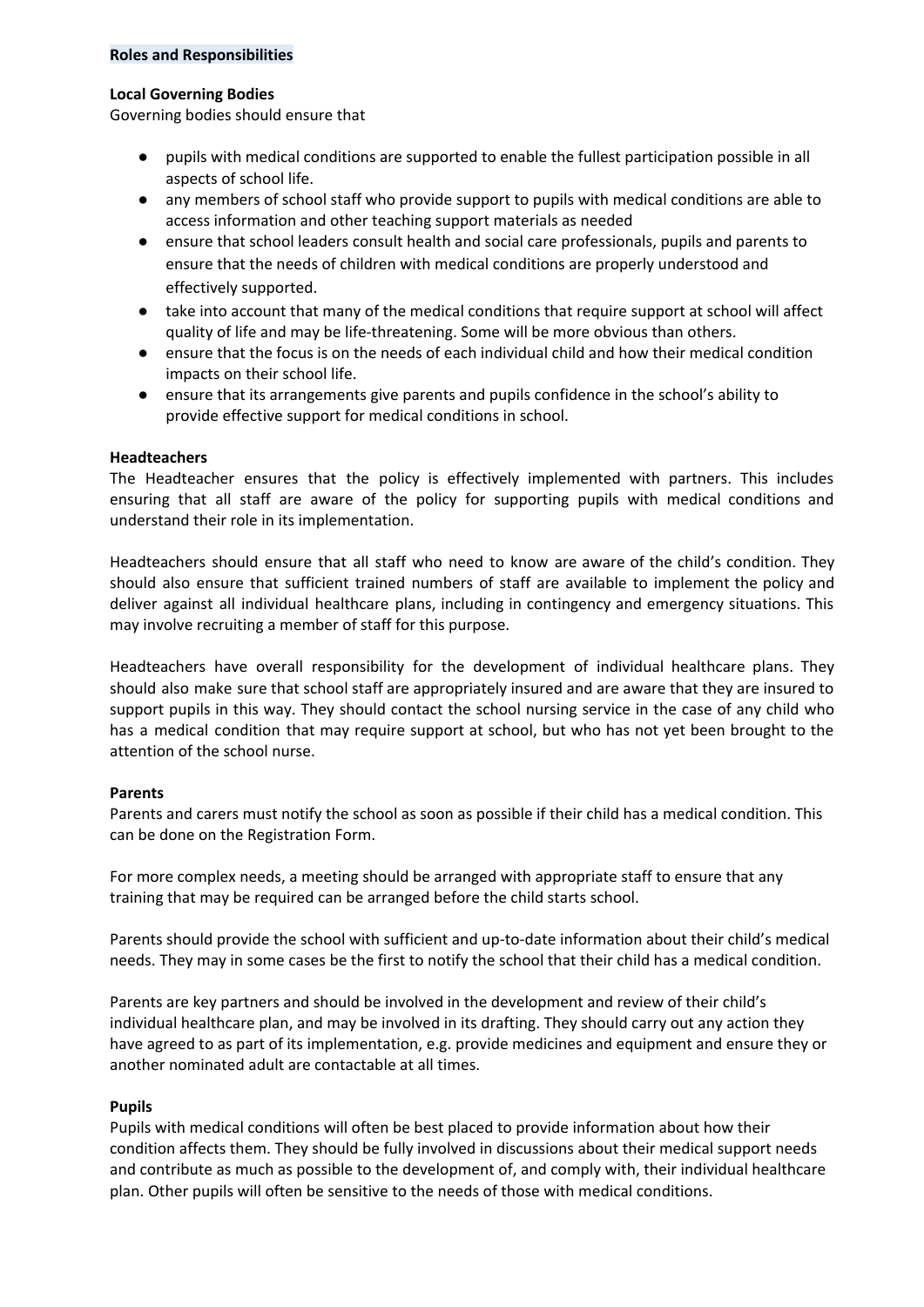After discussion with parents, children who are competent should be encouraged to take responsibility for managing their own medicines and procedures. This should be reflected within individual healthcare plans.

Wherever possible, children should be allowed to carry their own medicines and relevant devices or should be able to access their medicines for self-medication quickly and easily. Children who can take their medicines themselves or manage procedures may require an appropriate level of supervision. If it is not appropriate for a child to self-manage, relevant staff should help to administer medicines and manage procedures for them.

If a child refuses to take medicine or carry out a necessary procedure, staff should not force them to do so, but follow the procedure agreed in the individual healthcare plan. Parents should be informed so that alternative options can be considered.

## **School Staff**

Any member of school staff may be asked to provide support to pupils with medical conditions, including the administering of medicines, although they cannot be required to do so. Although administering medicines is not part of teachers' professional duties, they should take into account the needs of pupils with medical conditions that they teach. School staff should receive **sufficient and suitable training** and achieve the necessary level of competency before they take on responsibility to support children with medical conditions. Any member of school staff should know what to do and respond accordingly when they become aware that a pupil with a medical condition needs help.

## **School Nurses**

Every school has access to school nursing services. If the nurse is aware of a medical condition they can notify the school if a child has been identified as having a medical condition which will require support in school. Wherever possible, they should do this before the child starts at the school.

They would not usually have an extensive role in ensuring that schools are taking appropriate steps to support children with medical conditions, but may support staff on implementing a child's individual healthcare plan and provide advice and liaison, for example on training.

School nurses can liaise with lead clinicians locally on appropriate support for the child and associated staff training needs; for example, there are good models of local specialist nursing teams offering training to local school staff, hosted by a local school. Community nursing teams will also be a valuable potential resource for a school seeking advice and support in relation to children with a medical condition.

## **Other Healthcare professionals**

Other healthcare professionals, including GPs and paediatricians, should notify the school nurse when a child has been identified as having a medical condition that will require support at school. They may provide advice on developing individual healthcare plans. Specialist local health teams may be able to provide support in schools for children with particular conditions (e.g. asthma, diabetes, epilepsy).

## **Local Authorities**

Local authorities are commissioners of school nurses for maintained schools and academies. Under Section 10 of the Children Act 2004, they have a duty to promote co-operation between relevant partners – such as governing bodies of maintained schools, proprietors of academies, clinical commissioning groups and NHS England – with a view to improving the wellbeing of children with regard to their physical and mental health, and their education, training and recreation.

Local authorities and clinical commissioning groups (CCGs) **must** make joint commissioning arrangements for education, health and care provision for children and young people with SEN or disabilities (Section 26 of the Children and Families Act 2014). Local authorities should provide support, advice and guidance, including suitable training for school staff, to ensure that the support specified within individual healthcare plans can be delivered effectively. Local authorities should work with schools to support pupils with medical conditions to attend full-time.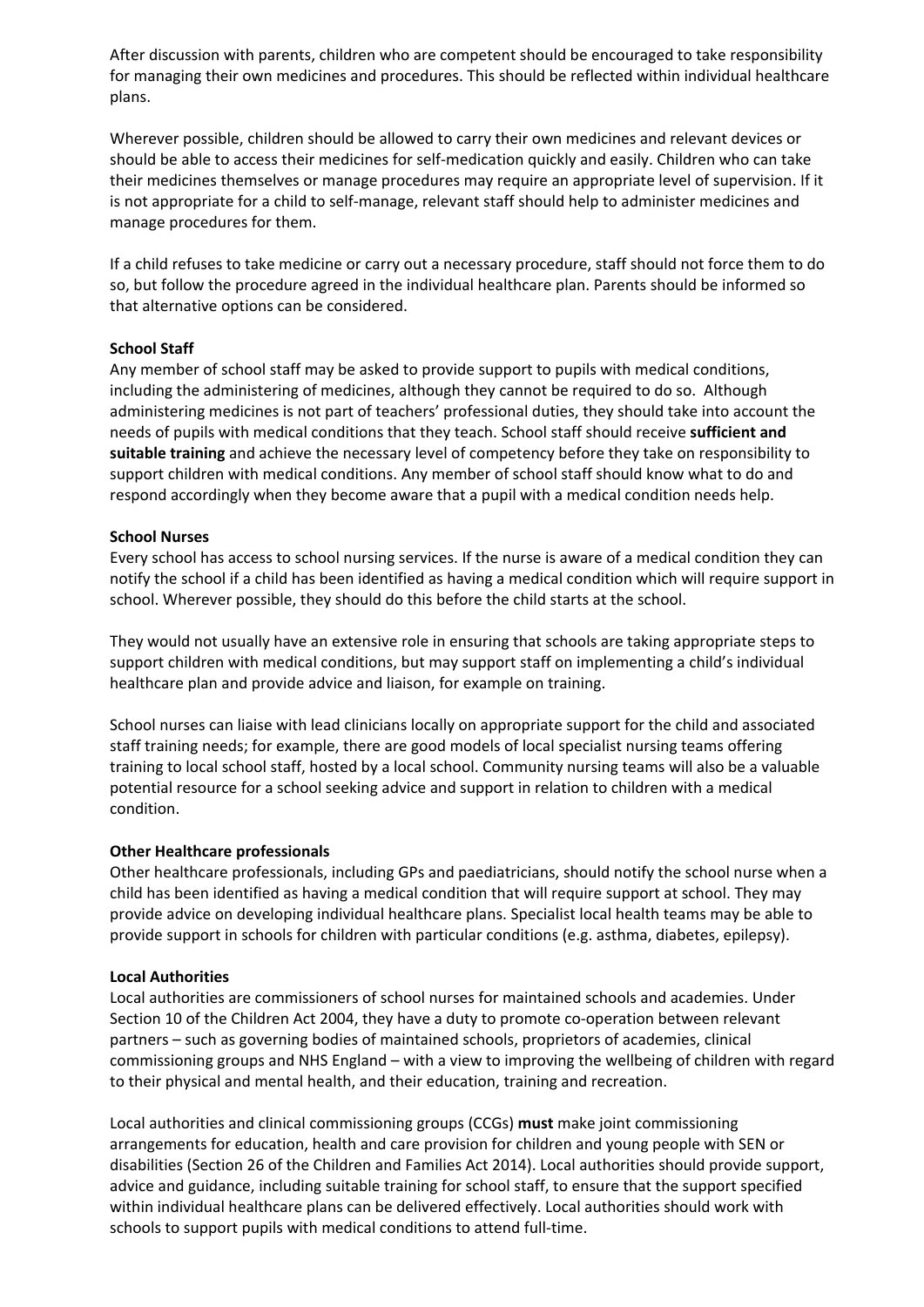Where pupils would not receive a suitable education in a mainstream school because of their health needs, the local authority has a duty to make other arrangements. Statutory guidance for local authorities sets out that they should be ready to make arrangements under this duty when it is clear that a child will be away from school for 15 days or more because of health needs (whether consecutive or cumulative across the school year).

## **Clinical Commissioning Groups (CCGs)**

Clinical commissioning groups commission other healthcare professionals such as specialist nurses. They should ensure that commissioning is responsive to children's needs, and that health services are able to co-operate with schools supporting children with medical conditions. They have a reciprocal duty to co-operate under Section 10 of the Children Act 2004 and must make joint commissioning arrangements for education, health and care provision for children and young people with SEN or disabilities (as described above for local authorities).

Clinical commissioning groups should be responsive to local authorities and schools seeking to strengthen links between health services and schools, and consider how to encourage health services in providing support and advice (and can help with any potential issues or obstacles in relation to this). The local Health and Wellbeing Board will also provide a forum for local authorities and CCGs to consider with other partners, including locally elected representatives, how to strengthen links between education, health and care settings.

Since 2013 Local Authorities have been responsible for commissioning public health services for school-aged children including school nursing. CCGs should be aware that this does not include clinical support for children in schools who have long-term conditions and disabilities, which remains a CCG commissioning responsibility. Children in special schools in particular may need care which falls outside the remit of local authority commissioned school nurses, such as gastrostomy and tracheostomy care, or postural support. CCGs should ensure their commissioning arrangements are adequate to provide the ongoing support essential to the safety of these vulnerable children whilst in school.

## **Health Service Providers**

Providers of health services should co-operate with schools that are supporting children with a medical condition, including appropriate communication, liaison with school nurses and other healthcare professionals such as specialist and children's community nurses, as well as participating in locally developed outreach and training. Health services can provide valuable support, information, advice and guidance to schools, and their staff, to support children with medical conditions at school.

## **Ofsted**

Ofsted's new common inspection framework came into effect on 1 September 2015, aimed at promoting greater consistency across inspection remits. Inspectors must consider how well a school meets the needs of the full range of pupils, including those with medical conditions. Key judgements will be informed by the progress and achievement of these children alongside those of pupils with special educational needs and disabilities, and also by pupils' spiritual, moral, social and cultural development.

## **Key Information to share in schools**

Each school within the River Learning Trust should follow and adapt these procedures:

- Children with serious medical conditions will have their photo and brief description of condition, along with any other necessary information, displayed in a suitable place, eg staff room
- Children with medical conditions which may require emergency attention, e.g. epilepsy, diabetes, will have their names and an Individual Healthcare Plan clearly accessible in their classroom, and all adults dealing with the child will have their attention drawn to this information
- All other medical conditions will be noted from children's records and this information will be provided to class teachers annually
- When displaying or sharing information please ensure this is done in a GDPR compliant manner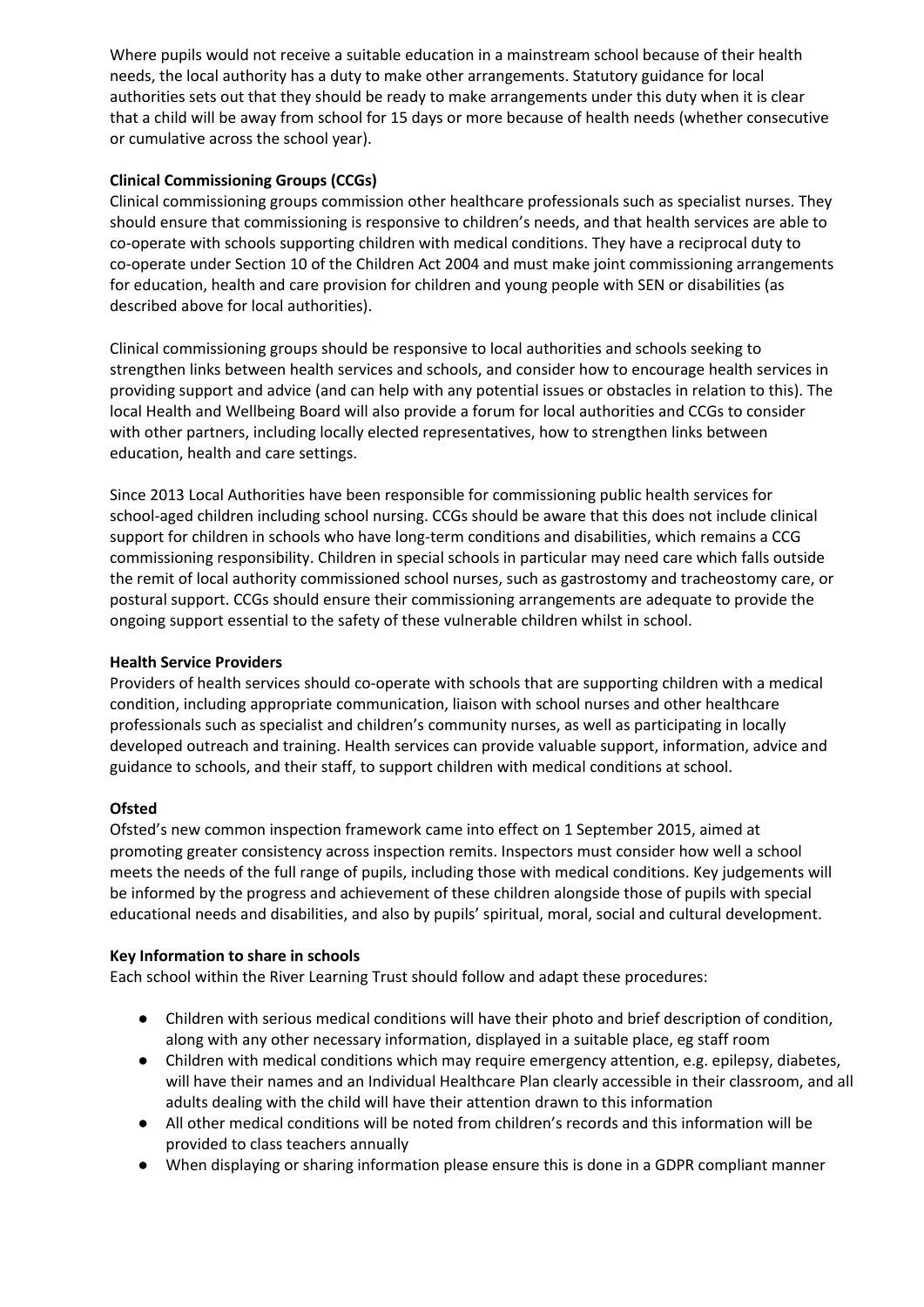## **Staff Training and Support**

Staff will be supported in their role to support pupils with medical conditions. Suitable training should have been identified during the development or review of individual healthcare plans. Some staff may already have some knowledge of the specific support needed by a child with a medical condition and so extensive training may not be required. Staff who provide support to pupils with medical conditions should be included in meetings where this is discussed.

Training should be sufficient to ensure that staff are competent and have confidence in their ability to support pupils with medical conditions, and to fulfil the requirements as set out in individual healthcare plans. They will need an understanding of the specific medical conditions they are being asked to deal with, their implications and preventative measures.

A **first-aid certificate does not constitute appropriate training in supporting children with medical conditions**. Any member of school staff providing support to a pupil with medical needs should have received suitable training.

Whole-school awareness training should take place so that all staff are aware of the school's policy for supporting pupils with medical conditions and their role in implementing that policy. Induction arrangements for new staff should be included. The relevant healthcare professional should be able to advise on training that will help ensure that all medical conditions affecting pupils in the school are understood fully. This includes preventative and emergency measures so that staff can recognise and act quickly when a problem occurs.

Each school should ensure that a list of trained first aiders is displayed, and that a list of staff trained to administer medicines should be available, including those who have had specialist training, eg epipen

Governing bodies should consider providing details of continuing professional development opportunities.

## **Managing and Administering Medicines on School premises**

Each school within the River Learning Trust should draw up their own procedures to manage medicines, based upon guidance issued by the Trust and taking into account the following details:

- medicines should only be administered at school when it would be detrimental to a child's health or school attendance not to do so
- no child under 16 should be given prescription or non-prescription medicines without their parent's written consent – except in exceptional circumstances where the medicine has been prescribed to the child without the knowledge of the parents. In such cases, every effort should be made to encourage the child or young person to involve their parents while respecting their right to confidentiality. Schools should set out the circumstances in which non- prescription medicines may be administered
- a child under 16 should never be given medicine containing aspirin unless prescribed by a doctor. Medication, e.g. for pain relief, should never be administered without first checking maximum dosages and when the previous dose was taken. Parents should be informed. In a Secondary School a single dose of Paracetamol, but only one dose during each school day.
- where clinically possible, medicines should be prescribed in dose frequencies which enable them to be taken outside school hours
- schools should only accept prescribed medicines if these are in-date, labelled, provided in the original container as dispensed by a pharmacist and include instructions for administration, dosage and storage. The exception to this is insulin, which must still be in date, but will generally be available to schools inside an insulin pen or a pump, rather than in its original container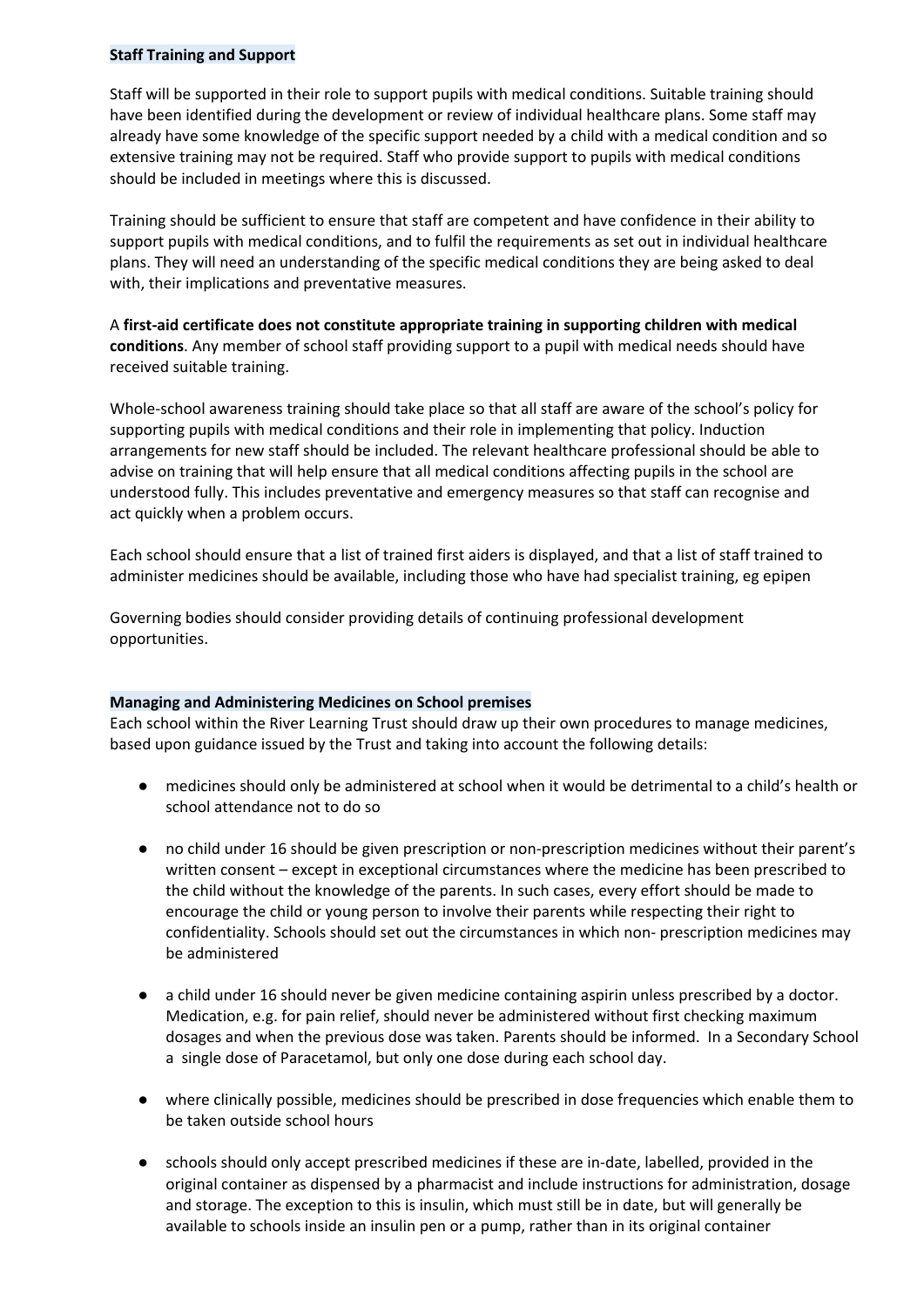- all medicines should be stored safely and at a maximum of 25 °C. Children should know where their medicines are at all times and be able to access them immediately. Where relevant, they should know who holds the key to the storage facility. Medicines and devices such as asthma inhalers, blood glucose testing meters and adrenaline pens should be always readily available to children and not locked away. This is particularly important to consider when outside of school premises, e.g. on school trips
- when no longer required, medicines should be returned to the parent to arrange for safe disposal. Sharps boxes should always be used for the disposal of needles and other sharps
- a child who has been prescribed a controlled drug may legally have it in their possession if they are competent to do so, but passing it to another child for use is an offence. Monitoring arrangements may be necessary. Schools should otherwise keep controlled drugs that have been prescribed for a pupil securely stored in a non-portable container and only named staff should have access. Controlled drugs should be easily accessible in an emergency. A record should be kept of any doses used and the amount of the controlled drug held
- school staff may administer a controlled drug to the child for whom it has been prescribed. Staff administering medicines should do so in accordance with the prescriber's instructions. Schools should keep a record of all medicines administered to individual children, stating what, how and how much was administered, when and by whom. Any side effects of the medication to be administered at school should be noted in school

Each school should have a procedure for administration of medicines (see separate Guidance Notes issued by the Trust, including:

- Parents and Carers should ensure schools have current medical details, which should be kept and updated. Schools should check at least annually that their records are up-to-date
- There should be a statement regarding administration of painkillers, particularly self-administration for older pupils, and whether the school administers painkillers to young pupils
- There should be a clear statement outlining when the school will administer medicine, how it judges individual cases, and what happens if a pupil is completing a course of antibiotics
- Procedures for pupils with asthma, hayfever and other common conditions should be listed

## **Record Keeping**

Governing bodies should ensure that written records are kept of all medicines administered to children.

#### **Emergency Procedures**

Individual schools should set out what should happen in an emergency situation. These should include:

- Where a child has an individual healthcare plan, this should clearly define what constitutes an emergency and explain what to do, including ensuring that all relevant staff are aware of emergency symptoms and procedures. Other pupils in the school should know what to do in general terms, such as informing a teacher immediately if they think help is needed
- As part of general risk management processes, all schools should have arrangements in place for dealing with emergencies for all school activities wherever they take place, including on school trips within and outside the UK
- If a child needs to be taken to hospital, staff should stay with the child until the parent arrives, or accompany a child taken to hospital by ambulance. Schools need to ensure they understand the local emergency services' cover arrangements and that the correct information is provided for navigation systems. A protocol should be drawn up outlining whether an ambulance should be called, and if so, what would happen. This would include: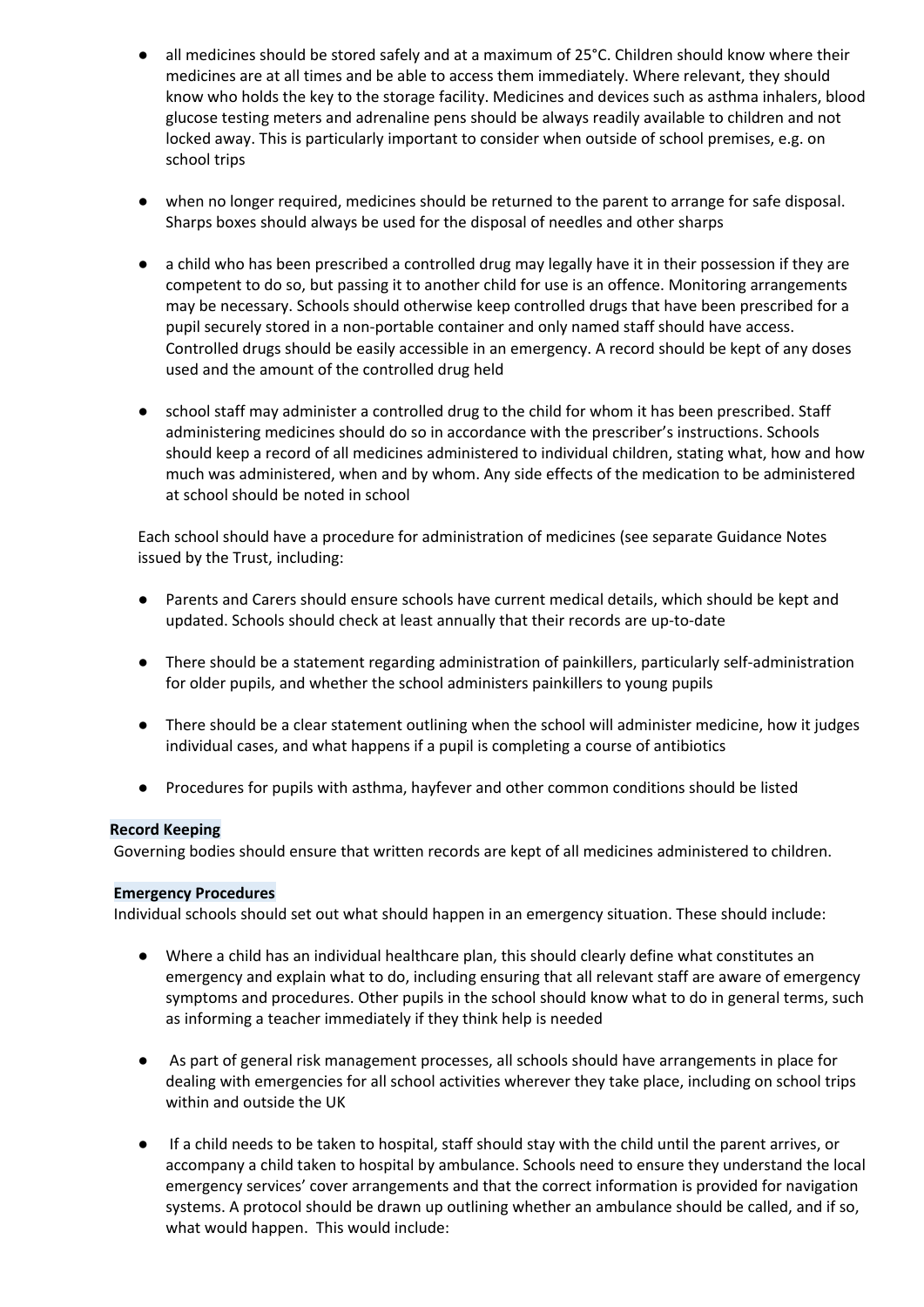- how to decide and who decides whether an ambulance should be called

- what to say if calling emergency services (a template is given [here](https://www.gov.uk/government/uploads/system/uploads/attachment_data/file/349437/Supporting_pupils_with_medical_conditions_-_templates.docx) from DfE)

- Schools should agree procedure for accompanying or taking a child to hospital if agreed that an ambulance is not required. For example:

- children will be accompanied to hospital by two members of staff (staff cars should not be used for this purpose)

- parents or carers must always be called in a medical emergency, but do not need to be present for a child to be taken to hospital

#### **Day trips, residential visits and sporting activities**

See Guidance Notes issued by the Trust

#### **Unacceptable Practice**

Although school staff should use their discretion and judge each case on its merits with reference to the child's individual healthcare plan, it is not generally acceptable practice to:

- prevent children from easily accessing their inhalers and medication and administering their medication when and where necessary;
- assume that every child with the same condition requires the same treatment;
- ignore the views of the child or their parents; or ignore medical evidence or opinion (although this may be challenged);
- send children with medical conditions home frequently for reasons associated with their medical condition or prevent them from staying for normal school activities, including lunch, unless this is specified in their individual healthcare plans;
- if the child becomes ill, send them to the school office or medical room unaccompanied or with someone unsuitable;
- penalise children for their attendance record if their absences are related to their medical condition, e.g. hospital appointments;
- prevent pupils from drinking, eating or taking toilet or other breaks whenever they need to in order to manage their medical condition effectively;
- require parents, or otherwise make them feel obliged, to attend school to administer medication or provide medical support to their child, including with toileting issues. No parent should have to give up working because the school is failing to support their child's medical needs; or
- prevent children from participating, or create unnecessary barriers to children participating in any aspect of school life, including school trips, e.g. by requiring parents to accompany the child

## **Liability and indemnity**

The River Learning Trust ensures that the appropriate level of insurance is in place, via Zurich insurance.

## **Complaints**

Should parents or pupils be dissatisfied with the support provided they should discuss their concerns directly with the school. If for whatever reason this does not resolve the issue, they may make a formal complaint via the individual school's complaints procedure.

Making a formal complaint to the Department for Education should only occur if it comes within scope of section 496/497 of the Education Act 1996 and after other attempts at resolution have been exhausted. In the case of academies, it will be relevant to consider whether the academy has breached the terms of its Funding Agreement, or failed to comply with any other legal obligation placed on it. Ultimately, parents (and pupils) will be able to take independent legal advice and bring formal proceedings if they consider they have legitimate grounds to do so.